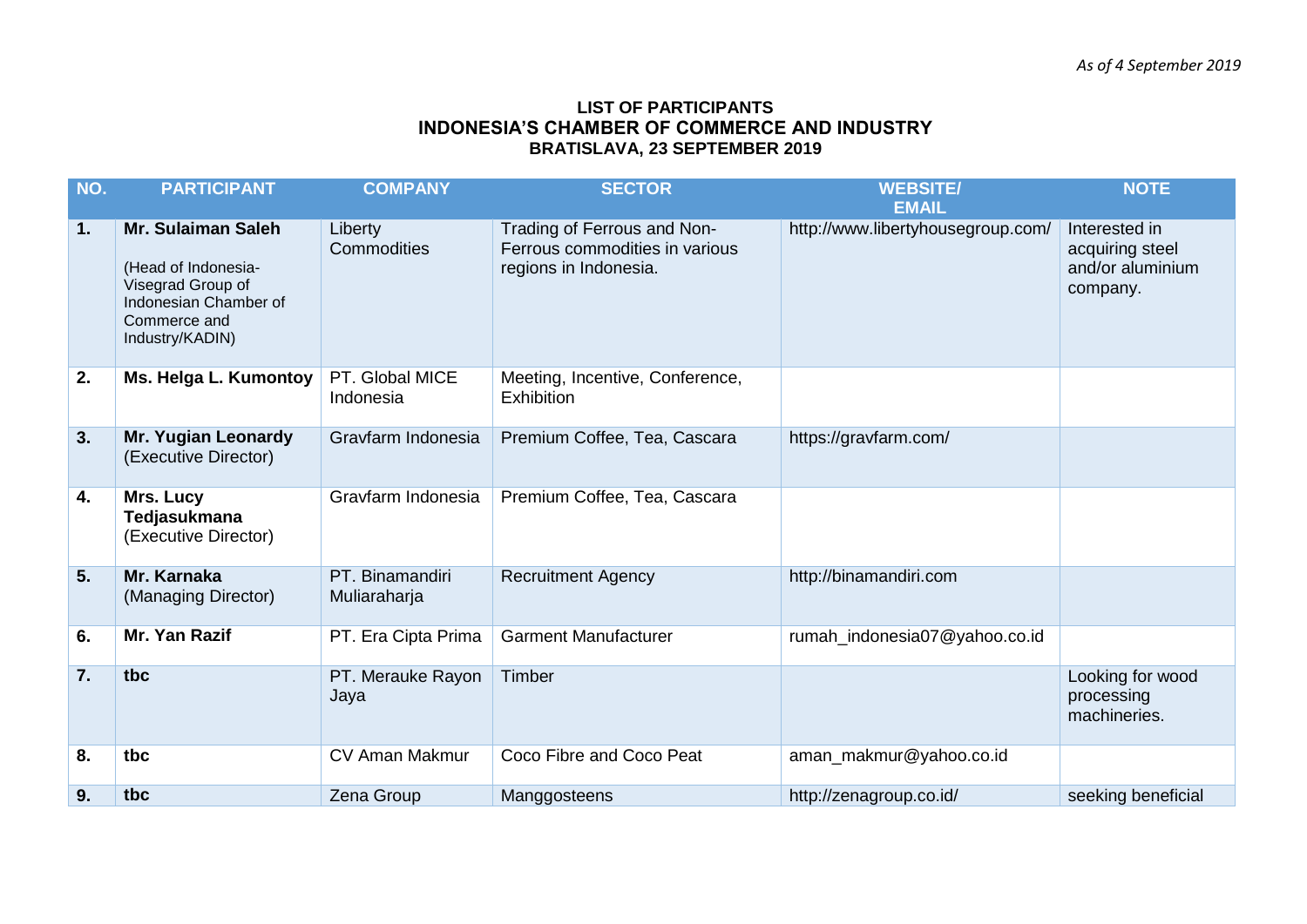*As of 4 September 2019* 

| NO. | <b>PARTICIPANT</b>                      | <b>COMPANY</b>                  | <b>SECTOR</b>                                                                                                                                                                                                                                                                                                                                    | <b>WEBSITE/</b><br><b>EMAIL</b>                     | <b>NOTE</b>                                                                |
|-----|-----------------------------------------|---------------------------------|--------------------------------------------------------------------------------------------------------------------------------------------------------------------------------------------------------------------------------------------------------------------------------------------------------------------------------------------------|-----------------------------------------------------|----------------------------------------------------------------------------|
|     |                                         |                                 | Since 2006, Zena group company<br>had developed many useful health<br>products and brought us to become<br>lead in natural health products<br>provider.                                                                                                                                                                                          | marketing@zenagroup.co.id                           | partnership to<br>spread out<br>advantageous of the<br>products worldwide. |
| 10. | tbc                                     | <b>Art Classic</b><br>Indonesia | <b>Furniture and Handicrafts</b>                                                                                                                                                                                                                                                                                                                 | http://arts-classic.com/<br>info@arts-classic.com   |                                                                            |
| 11. | tbc                                     | Kopi Caldera                    | Coffee                                                                                                                                                                                                                                                                                                                                           |                                                     |                                                                            |
| 12. | Mr. Zainal Hadi<br>(Executive Director) | Hasnur Group (tbc)              | From river transportation, shipyard<br>dock and transportation and<br>forestry, Hasnur Group is now<br>expanding its into other business<br>sectors such as coal & iron ore<br>mining, special port and road for<br>coal, cruise, ore, agribusiness,<br>media and printing.                                                                      | http://www.hasnurgroup.com/<br>info@hasnurgroup.com |                                                                            |
| 13. | <b>Mr. Indra Hermanto</b>               | PT. Dua Kelinci<br>(tbc)        | <b>Food Products</b><br>• PT Dua Kelinci has spent almost<br>40 years in developing<br>development and perfecting<br>perfection of its peanuts and<br>other high-quality processed<br>snacks.<br>• Modern facilities, state-of-the art<br>technology and dedicated,<br>professional staff add up to<br>constant innovation at PT Dua<br>Kelinci. | https://duakelinci.co.id/                           |                                                                            |